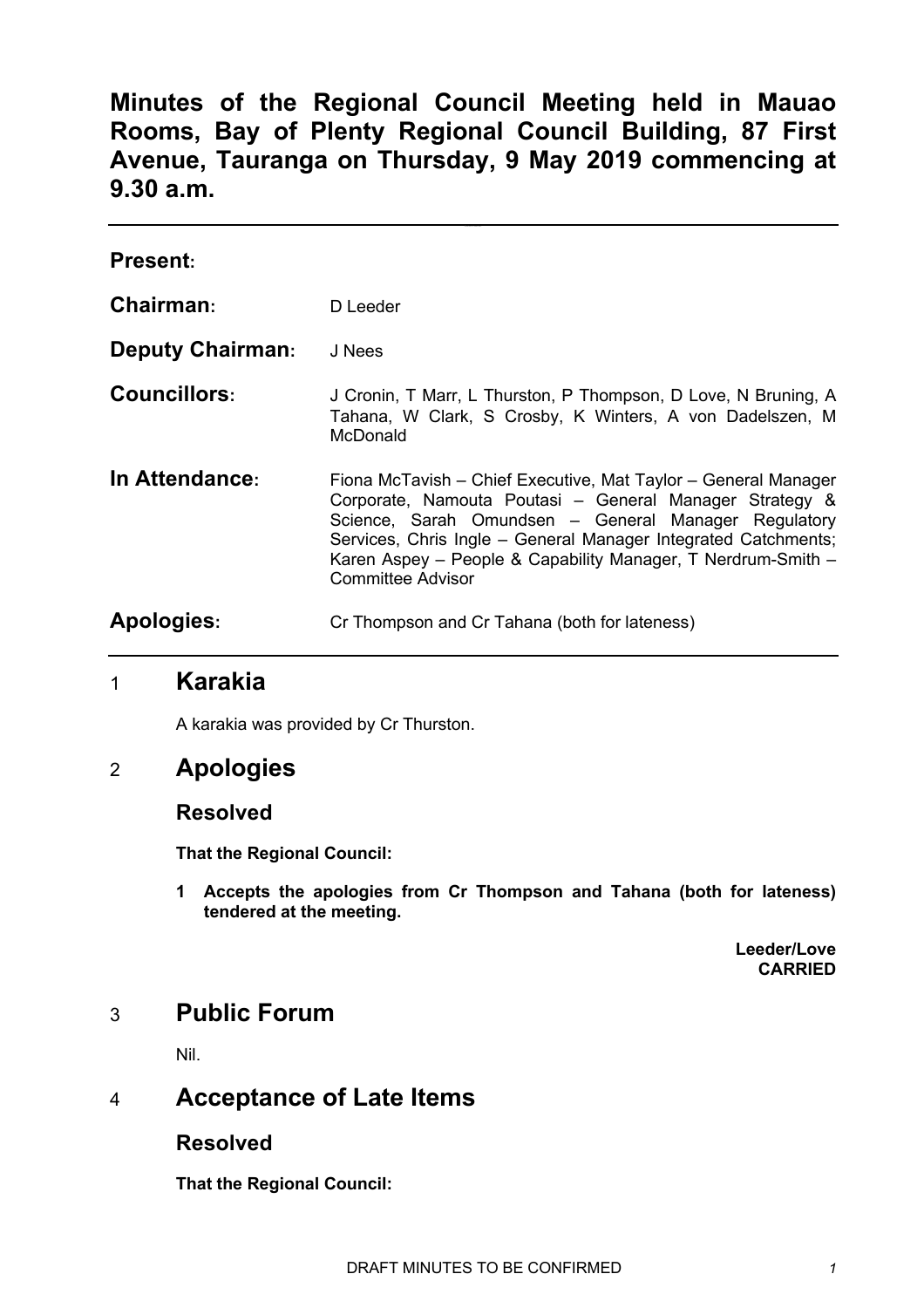- **1 Agrees that pursuant to section 46A of the Local Government Official Information and Meetings Act 1987 the following item be considered at this meeting:**
	- **Amendments to the BOPRC Code of Conduct**
- **2 Notes the reason why this item was not on the Agenda is that a Code of Conduct complaint has been received after the agenda was published and a process decision is required prior to the next scheduled Council meeting on 27 June 2019.**

**Love/Von Dadelszen CARRIED**

# 5 **General Business**

Nil.

# 6 **Confidential Business to be Transferred into the Open**

Nil.

# 7 **Declaration of Conflicts of Interest**

Cr Stuart Crosby - Proposed Changes to LGNZ's Rules and Support for Road Safety Remit.

# 8 **Previous Minutes**

# 8.1 **Regional Council Minutes - 21 March 2019**

### **Resolved**

**That the Regional Council:**

**1 Confirms the Regional Council Minutes - 21 March 2019**

### **Matters Arising**

- Signage and public notifications would occur as a result of the closing of Gnarly Gorge at the Kaituna River
- Cameras would be installed to monitor Awesome Gorge
- Staff to explore the possibility to add a note on Google maps regarding the Gorge closure.

**Cronin/Winters CARRIED**

# 8.2 **Eastern Bay of Plenty Joint Committee Minutes - 05 March 2019**

### **Resolved**

**That the Regional Council:**

**1 Receives the Eastern Bay of Plenty Joint Committee Minutes - 05 March 2019**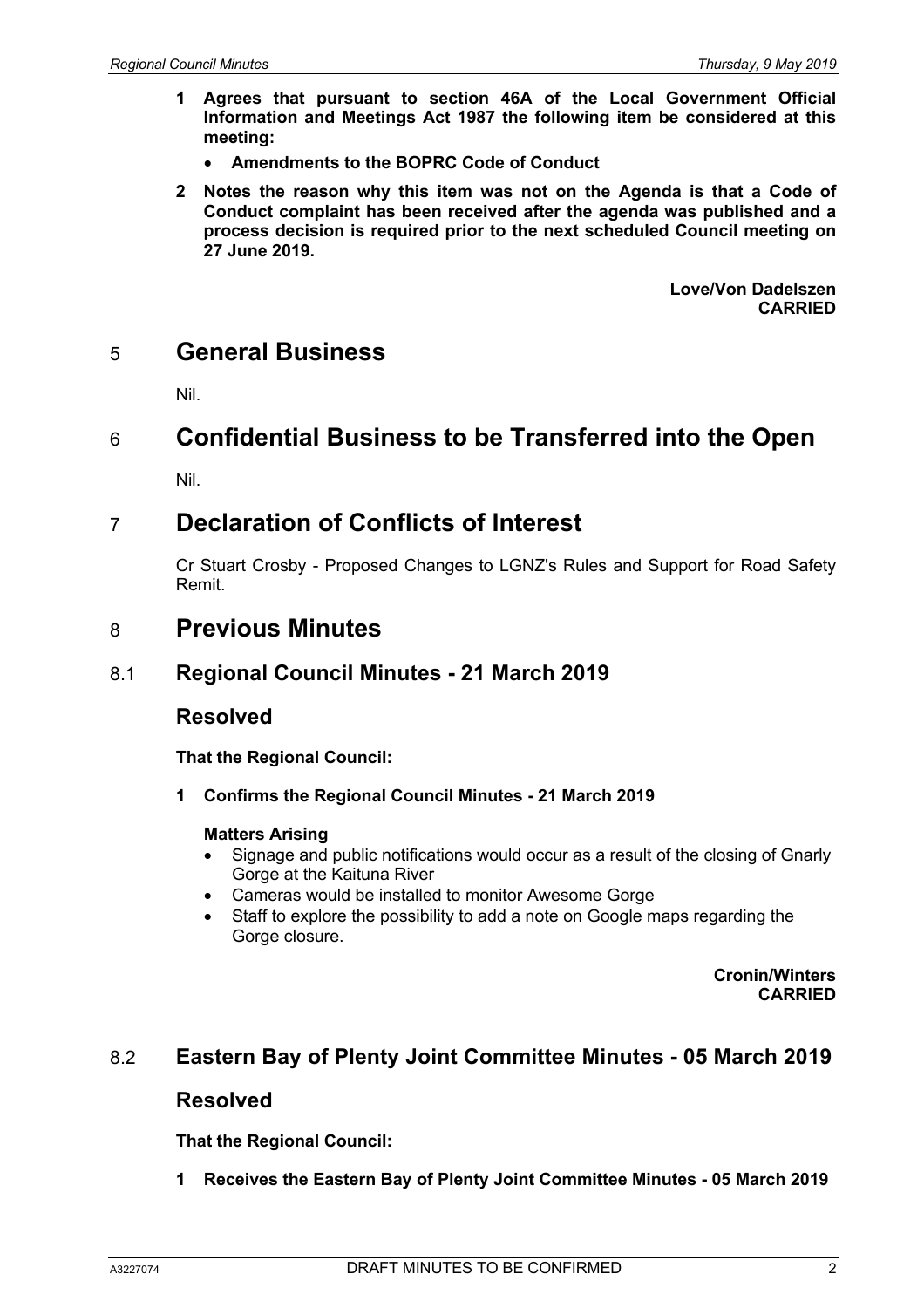#### **Clark/Bruning CARRIED**

## 8.3 **Regional Transport Committee Minutes - 15 March 2019**

### **Resolved**

**That the Regional Council:**

**1 Receives the Regional Transport Committee Minutes - 15 March 2019**

**Crosby/Nees CARRIED**

### 8.4 **Rotorua Te Arawa Lakes Strategy Group Minutes - 05 April 2019**

### **Resolved**

**That the Regional Council:**

- **1 Receives the Rotorua Te Arawa Lakes Strategy Group Minutes - 05 April 2019**
- 9.36 am Cr Thompson **entered** the meeting.

#### **Matters Arising**

• Stavros Michael – GM Infrastructure, Rotorua Lakes Council to be invited to present to Council on the progress of the Te Arawa Lakes reticulation schemes.

> **Winters/Thurston CARRIED**

### 8.5 **Ohiwa Harbour Implementation Forum Minutes - 28 March 2019**

### **Resolved**

**That the Regional Council:**

**1 Receives the Ohiwa Harbour Implementation Forum Minutes - 28 March 2019**

**Marr/Leeder CARRIED**

### 8.6 **Minutes Eastern Bay Road Safety Committee 25 February 2019**

### **Resolved**

**That the Regional Council:**

#### **1 Receives the Eastern Bay Road Safety Committee Minutes - 25 February 2019**

#### **Matters Arising**

• Establish a process for providing external minutes to Elected Members, in particular for the Joint Road Safety Committees for Eastern and Western Bay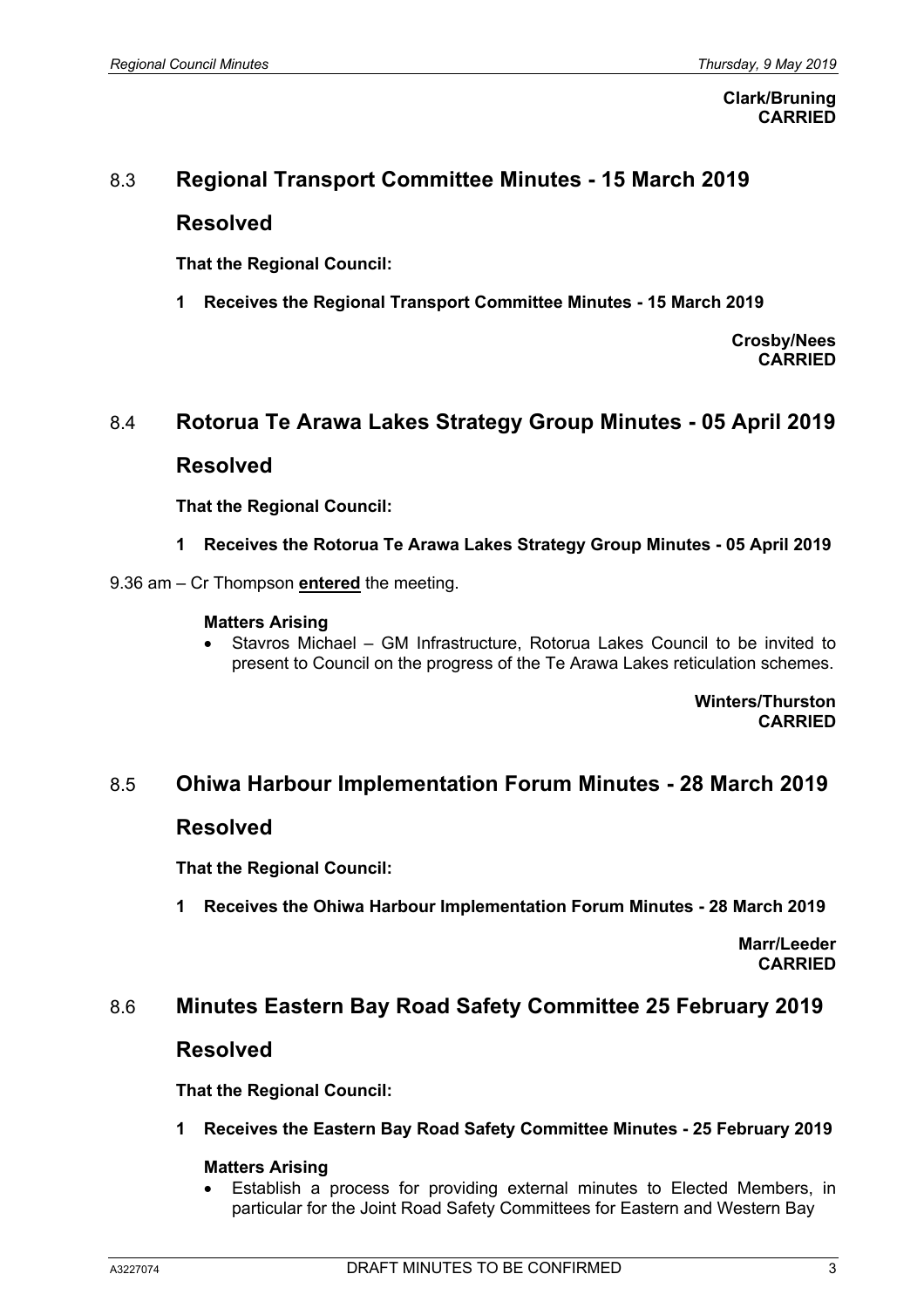**Clark/Leeder CARRIED**

9.48 am – Cr Tahana **entered** the meeting.

### 8.7 **SmartGrowth Leadership Group Draft Minutes - 20 March 2019**

### **Resolved**

**That the Regional Council:**

**1 Receives the SmartGrowth Leadership Group Draft Minutes - 20 March 2019**

**Nees/Crosby CARRIED**

# 9 **Reports**

9.1 **Chairman's Report**

### **Resolved**

**That the Regional Council:**

**1 Receives the report, Chairman's Report.**

**Leeder/Winters CARRIED**

# 9.2 **Chief Executive's Report**

The Chief Executive presented this item.

Leadership Team in Response to Questions

- More than 270 submission had been received on the 2019-20 Annual Plan, in particular on the climate change questions
- Rather than a formal Annual Plan hearings process, the more informal 'Have Your Say' consultation had been used
- Wallaby control was progressing well, using innovative techniques and thinking, and further details would be presented to the next RD&D Committee meeting
- Use of dogs in wallaby control had proven successful in the Greater Wellington area
- Staff were working with Te Arawa Lakes Trust to progress co-funding opportunities within the resource consent advice space
- Over the last two years, the number of phone calls to the pollution hotlines had steadily increased.

Items for Staff Follow-up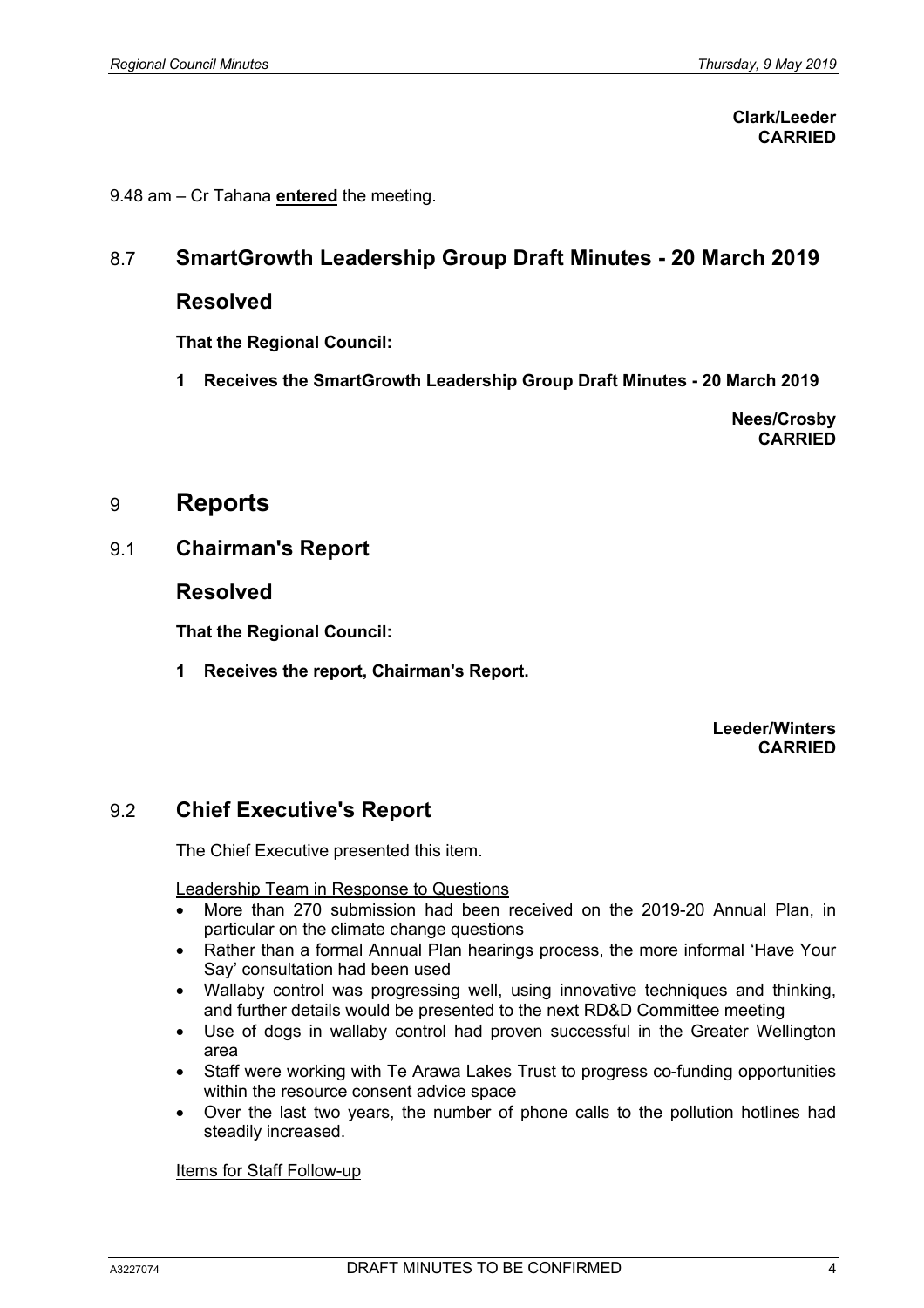- Organise Councillor briefing regarding the current status of appeals against Plan Change 9
- Provide further breakdown of the nature of the calls to the pollution hotline, i.e. trending, callers (repeat or new), regional spread etc
- More benchmarking and KPIs to be included in future reports.

# **Resolved**

**That the Regional Council:**

**1 Receives the report, Chief Executive's Report.**

#### **Leeder/von Dadelszen CARRIED**

# 9.3 **Bay of Connections Reset**

#### *Tabled item 1 – Objective Reference A*

Namouta Poutasi – General Manager Strategy & Sciences and David Phizacklea – Regional Development Manager presented this item.

#### Key Points

- A newsletter regarding the review had been sent to all key stakeholders the previous day
- The new model would work within the allocated budget and include funding of the Independent Chairperson
- The Bay of Connections Programme Manager position had been retained in anticipation of the establishment of the new model.

Key Points – Cr Nees (Review Working Party Representative)

- Recognised the differing views of the various stakeholders, however there was general support of the new model
- Tauranga City Council:
	- Independent Chairperson supported.
	- Agreed with Priority One's support of the model
- Kawerau District Council:
	- Did not support the old structure and was concerned regarding previous disconnect.
	- New model must value all players and recognise equality regardless of the stakeholder's size
	- Appointment of the 'right' people was a key issue
	- Independent Chairperson supported
- Whakatāne District Council:
	- Issues facing the entire Bay of Plenty to be addressed
	- New structure supportive towards EDAs
	- People selection was a critical consideration
	- Supportive of a refresh of the Eastern Bay Spatial Plan
- Western Bay of Plenty District Council:
	- Was critical of the value added by Bay of Connections
	- Felt uninvolved and unaware
	- Supported annual forums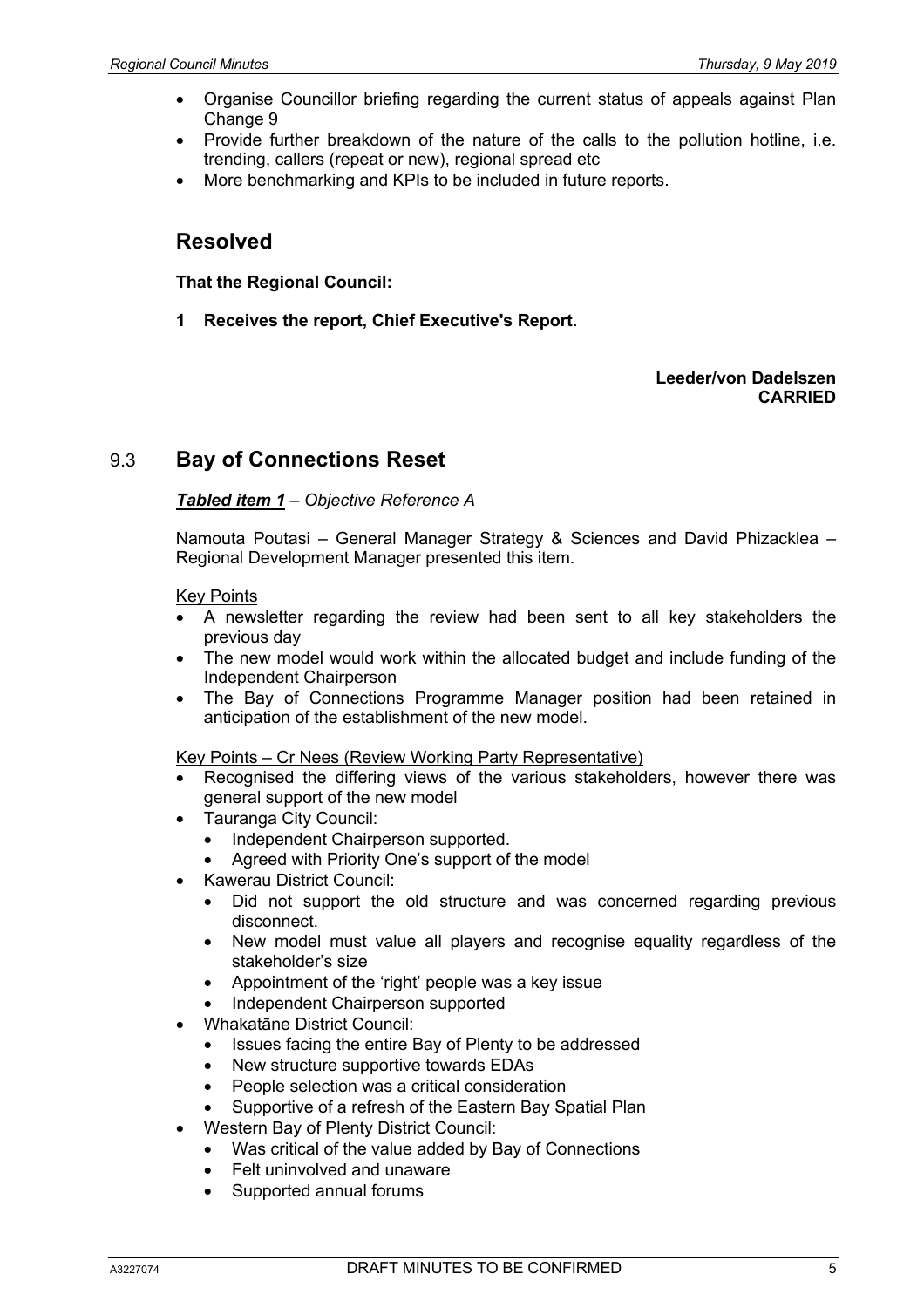- Focus should be on data analysis
- Priority One was already doing significant work in this space and it was important to avoid duplication.
- Ōpōtiki District Council:
	- Felt somewhat 'left out' and concerned that less affluent areas were not well considered
	- Infrastructure was a key factor in economic development
	- Sought Elected Member representation on the Leadership Group
	- Model should encourage and be supportive of regional views
	- Supported Independent Chairperson
	- Supported the economic development approach.
- Rotorua Lakes Council:
	- Previous model had not been relevant to Rotorua
	- Did not support timing of this review and suggested it be postponed until postelection
	- Intended to strengthen own independent economic approach
	- Supported the gathering and analysis of shared data
	- Suggested developing a prioritisation strategy.
- Summary of Comments:
	- Regional approach useful
	- Supportive of bottom-up approach and Independent Chairperson
	- Appointment process critical
	- Noted this was an interim approach, seeking to get the appropriate people appointed for the Leadership Group; then report back through a meeting with all Councils within an economic development setting in the 2019-22 triennium.

Key Points – Members

- Supported the second stage/tier with appointment of the programme manager, programme leader and business analyst
- Concerned that the scope of the review and the proposed model was too narrow
- Queried the need for an Independent Chairperson
- Concerned regarding the lack of understanding of Maori economy
- Important to create a direct link between economic development and the environment
- Transport and roading issues in the Eastern Bay would become critical if planned economic development progressed
- Critical that the Council's definition of economic development be further discussed and that the link to spatial plans be cemented
- Emphasized the importance of a close working relationship with the TLAs.

Items for Staff Follow-up

• Seek feedback on 'what is economic development' and the link to spatial planning.

### **Resolved**

- **1 Receives the report, Bay of Connections Reset;**
- **2 Receives the recommendations of the Bay of Connections Working Group attached as Appendix 1 to the agenda report. Council agenda 9-5-2019**
- **3 Agrees to the interim Regional Economic Development framework.**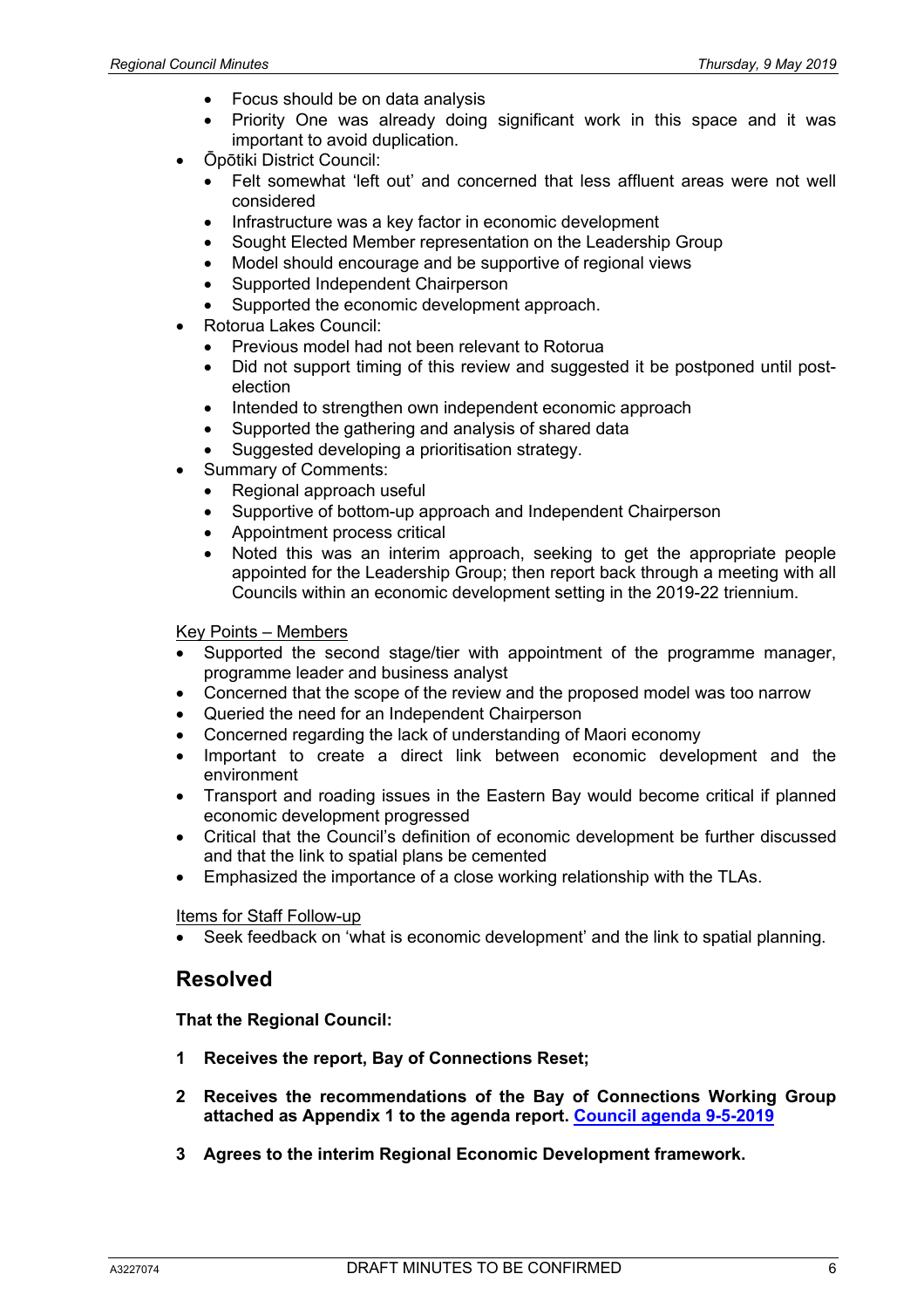- **4 Agrees that the Chief Executive brings back recommendations for approval by Council on the appointment of an independent chair and leadership group members under the interim framework, with assistance from the Bay of Connections Working Group as needed.**
- **5 Agrees that staff engage with Councils and Economic Development Agencies and central Government Agencies on immediate areas of support for Regional Economic Development.**
- **6 Notes implementation of the new Regional Economic Development framework is intended to be within the existing Long Term Plan budget for the Regional Economic Development activity.**

#### **Additional Resolutions:**

- **7 Agrees that the regional sustainable economic development priorities be confirmed with BOPRC and other stakeholders.**
- **8 Agrees that the Leadership Group report back their business plan to future Council meetings.**
- **9 Agrees for a report back to RD&D on the linkages between regional spatial planning and sustainable economic development priorities.**

**Nees/von Dadelszen CARRIED**

#### 10.59 am – The meeting **adjourned**.

11.16 am – The meeting **reconvened**.

# 9.4 **Proposed Changes to LGNZ's Rules and Support for Road Safety Remit**

*Tabled item 2 – SmartGrowth LGNZ Remit – Social Housing – Objective Reference A Tabled item 3 – Greater Wellington Regional Council Remit – Objective Reference A*

Yvonne Tatton – Governance Manager presented this item.

Cr Crosby declared a **conflict of interest** in any **remits** as he was a member of the LGNZ Remits Committee.

Key Points

• All remits had to be with LGNZ by Monday 13 May 2019.

### **Resolved**

- **1 Receives the report, Proposed Changes to LGNZ's Rules and Support for Road Safety Remit;**
- **2 Supports the recommended amendments to the LGNZ rules and approves the Regional Council's delegates vote accordingly.**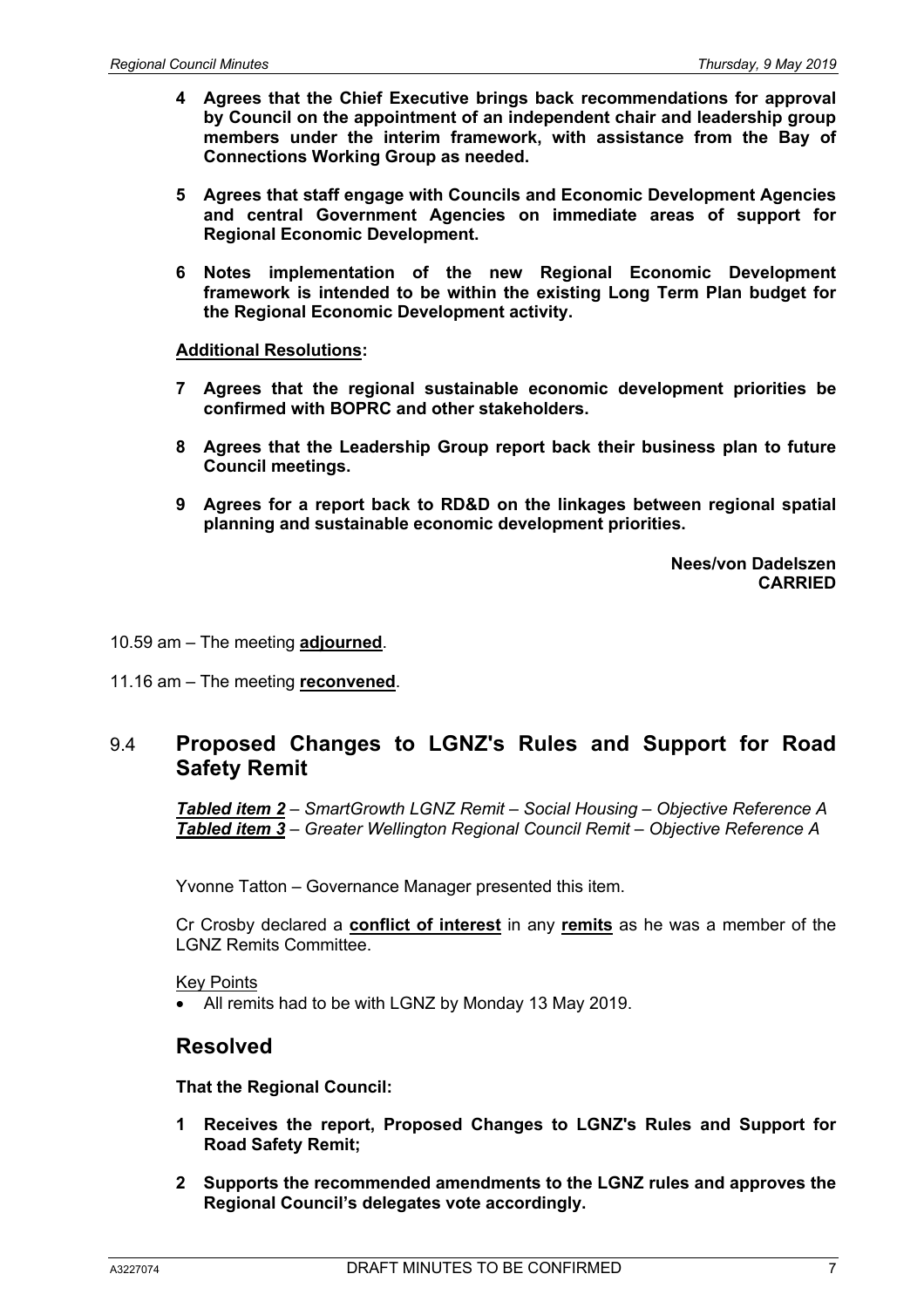- **3 Supports the Whakatāne District Council's Road Safety Remit to the LGNZ AGM.**
- **4 Supports in principle a State and Social Housing in New Zealand remit to the LGNZ AGM, requesting LGNZ to urgently lobby Central Government to urgently focus on the building of State and Social Housing throughout New Zealand as it is the only authority that has the Balance Sheet strength and Borrowing Capacity to undertake such a programme with the urgency we believe is essential for our nation.**
- **5 Delegates authority to the Chairman and Deputy Chair to approve a letter of support for the remit once the final wording has been received.**

**Cronin/Thompson CARRIED**

### 9.5 **Amendments to the Regional Transport Committee Terms of Reference**

Key Points – Cr Stuart Crosby (Chairperson Regional Transport Committee)

- Provided an outline of the rationale behind the proposed amendments to the Terms of Reference
- Would encourage all Mayors to be members of the Regional Transport Committee in the next triennium
- Recognised the future appointment of an environmental advisor to the Committee.

# **Resolved**

**That the Regional Council:**

- **1 Receives the report, Amendments to the Regional Transport Committee Terms of Reference.**
- **2 Approves amendments to the Regional Transport Committee's terms of reference as detailed in Appendix 1 of the agenda report. Council agenda 9-5- 2019**

**Crosby/Nees CARRIED**

# 9.6 **Confirming Variation to Regional Public Transport Plan**

### **Resolved**

**That the Regional Council:**

- **1 Receives the report, Confirming Variation to Regional Public Transport Plan.**
- **2 Adopts the variation to the Regional Public Transport Plan as described in this report and as included in full as Appendix One to the agenda. Council agenda 9-5-2019**

### **Additional Resolution**: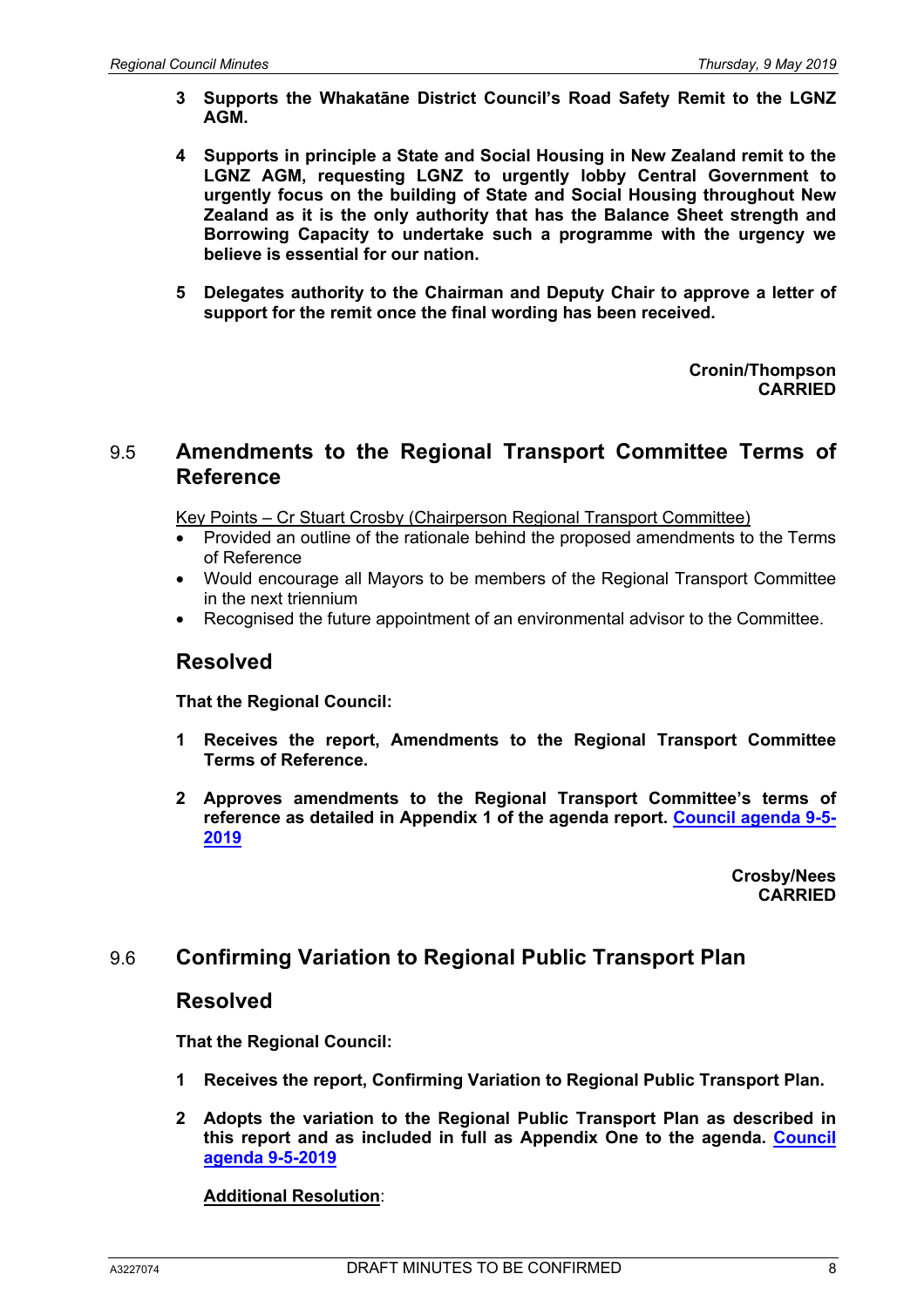**3 Delegates to the General Manager: Strategy & Sciences to make minor amendments to Appendix One where these are not substantive.**

> **Thurston/Thompson CARRIED**

# 9.7 **Arotake Tuatoru 2018/19 - Performance Monitoring Report, July 2018 to March 2019**

*PowerPoint – Objective Reference: A3232246*

Debbie Hyland – Finance and Corporate Planning Manager, Graeme Howard – Corporate Planning Lead and Andy Dixon – Accounting Team Leader presented this item.

Key Points of Presentation

- Financial Performance
- Key Variances Operating Revenue
- Key variances Operating Expenditure
- Key variances Capital Expenditure
- **Treasury**
- KPI performance summary
- KPI performance KPIs not on track
	- Emergency Manager
	- **Transportation**
- Our People and Culture
- Health and Safety.

#### In Response to Questions

- Council had received approximately \$3m insurance recovery following the Edgecumbe flood event
- Council's biodiversity project for Mamaku-Kaimai Ranges had been shortlisted for "Predator Free 2020".
- The 2019-20 Annual Plan deliberations could include a review of projected legal fees
- Council kept budgeted legal fees for plan changes to a minimum and any significant variances would be brought to Council for deliberations
- The Tauranga Moana funds of \$45m was scheduled to be transferred to Quayside Holdings Ltd by 1 July 2019
- Council's hovercraft had been out of action for the better part of a year and was undergoing repairs. Following the repairs and a trial period, a report on its future viability would be reported to Council for consideration
- Noted that recommendation 2 in the agenda report had been withdrawn as staff would further consider options beyond the possible prefunding of capital works through borrowing from the Local Government Funding Agency.

# **Resolved**

**That the Regional Council:**

**1 Receives the report, Arotake Tuatoru 2018/19 - Performance Monitoring Report, July 2018 to March 2019.**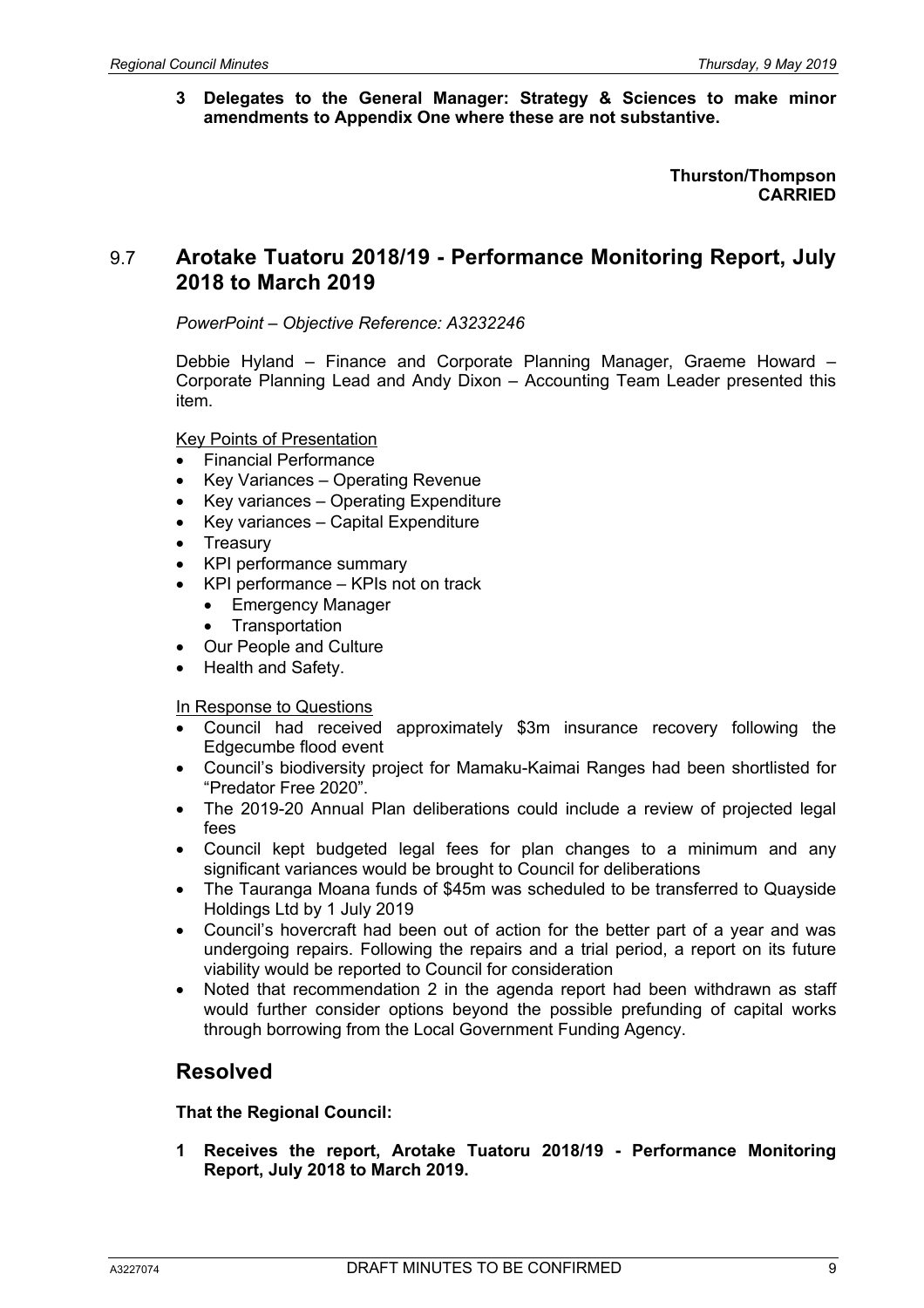#### **Leeder/Love CARRIED**

# 10 **Consideration of Late Items**

# 10.1 **Proposed Amendment to the BOPRC Code of Conduct**

Yvonne Tatton – Governance Manager presented the item.

#### Key Points

- The current Code of Conduct did not align with LGNZ Best Practice guidelines as it did not include a complaints process
- A comprehensive review of the Code of Conduct would form part of the establishment of the new Council for the 2019-21 triennium.

#### Agreed Changes to the Code of Conduct

Late Report - Proposed Amendments to the Code of Conduct

#### **Appendix 1** (Page 7)

• Under Investigation, advice and decision **amend** reference to Appendix B to Appendix **A**.

#### **Appendix A** (Page 9)

- Under Step 1: Chairman / Chief Executive receives complaint, **add** bullet point 2a "Complainant advised. Explain process if required"
- Under Step 2: Chairman and Chief Executive make preliminary assessment and bullet point 3 **delete** last part of the sentence "selected from a panel approved by Council at the start of the triennium" as this is not in place and **replace** with "approved by the Chairman, in conjunction with the Chief Executive."
- Under Step 4: Actions where a breach is found to be material (Page 10) half way down under "preparing the report the investigator may:" (b) **change** the word **"**hearing**" to** "discussion".

#### **Complaints Procedure – Flow Diagram** (Page 11)

• In text box 1 **delete** "or breach identified".

#### **Replace Recommendation 5 in the report to read:**

"As an interim measure, delegates authority to the Chairman, in conjunction with the Chief Executive, to appoint an independent investigator where required."

### **Resolved**

- **1 Receives the report, Amendments to the BOPRC Code of Conduct, and accepts it as a Late Item on the Agenda;**
- **2 Notes the reason why this item was not on the Agenda is that a Code of Conduct complaint had been received after the agenda had been published and the reason why it cannot be delayed is that a process decision is required prior to the next scheduled meeting of Regional Council on 27 June 2019.**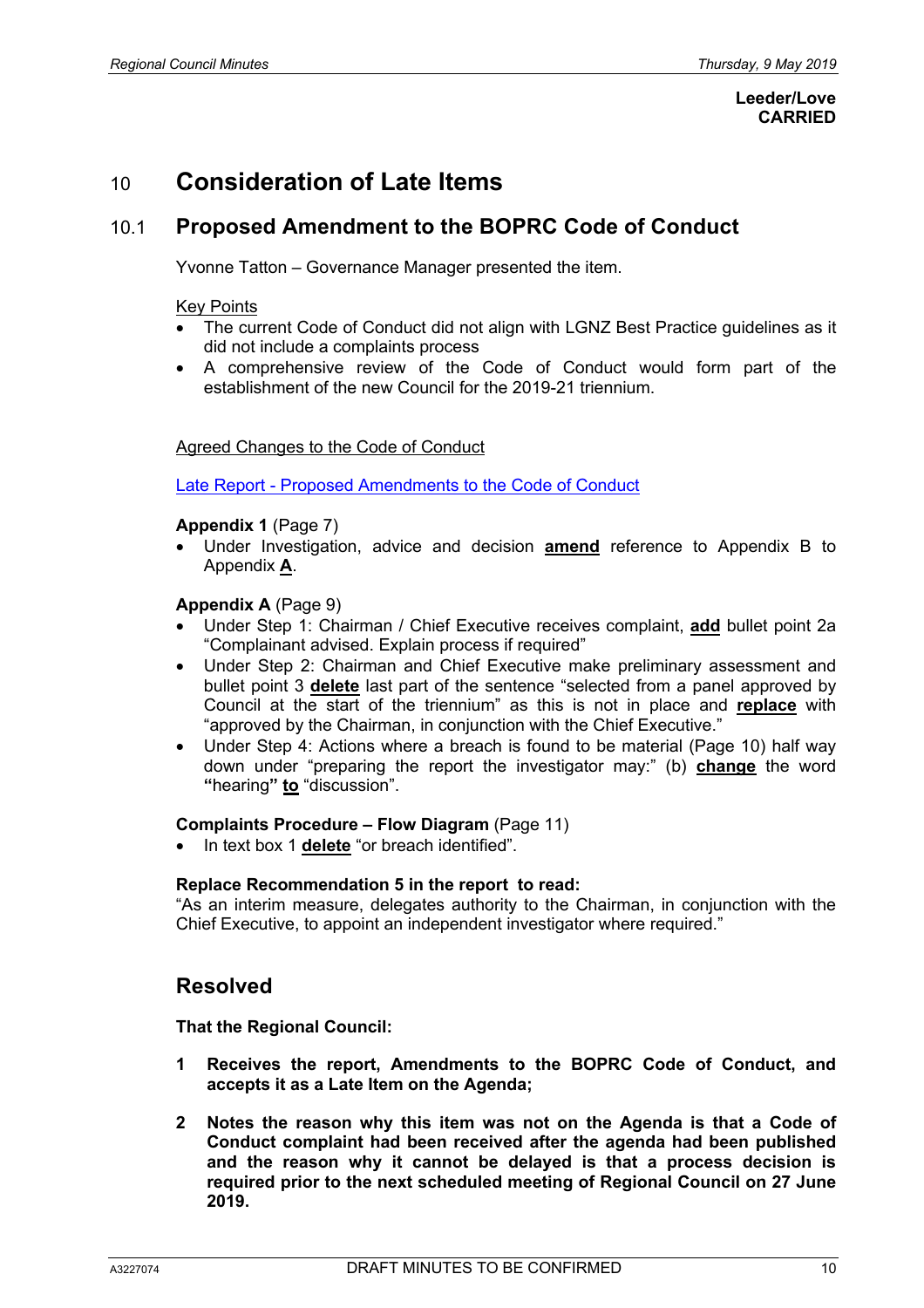**3 As an interim measure, approves the process for the determination and investigation of complaints and subsequent amendments to Part 6 (Compliance) of the BOPRC Code of Conduct, as identified in Appendix 1 and with the following amendments, to include sections on Breaches of the Code and Penalties and Actions and that they be applied immediately:**

**Appendix 1**

• **Under Investigation, advice and decision amend reference to Appendix B to Appendix A.** 

**Appendix A** 

- **Under Step 1: add bullet point 2a "***Complainant advised. Explain process if required***"**
- **Under Step 2: bullet point 3 delete last part of the sentence "***selected from a panel approved by Council at the start of the triennium***" as this is not in place and replace with "***approved by the Chairman, in conjunction with the Chief Executive***."**
- **Under Step 4: under "preparing the report the investigator may:" (b) change the word "***hearing***" to "***discussion***".**

**Complaints Procedure – Flow Diagram** 

- **In text box 1 delete "***or breach identified***".**
- **4 Requests a review of the current Code of Conduct be undertaken as soon as possible to align to best practice and that this be brought back to Council for further discussion.**

**Amended Resolution** 

**5 As an interim measure, delegates authority to the Chairman, in conjunction with the Chief Executive, to appoint an independent investigator where required."**

> **Nees/Thurston CARRIED**

# 11 **Public Excluded Section**

### **Resolved**

**Resolution to exclude the public**

**THAT the public be excluded from the following parts of the proceedings of this meeting.**

**The general subject of each matter to be considered while the public is excluded, the reason for passing this resolution in relation to each matter, and the specific grounds under section 48(1) of the Local Government Official Information and Meetings Act 1987 for the passing of this resolution are as follows:**

| <b>General Subject of Matter to</b><br>be Considered | Reason for passing this<br>resolution in relation to this<br>matter | <b>Grounds under Section</b><br>48(1) LGOIMA 1987 for<br>passing this resolution |
|------------------------------------------------------|---------------------------------------------------------------------|----------------------------------------------------------------------------------|
|                                                      |                                                                     |                                                                                  |